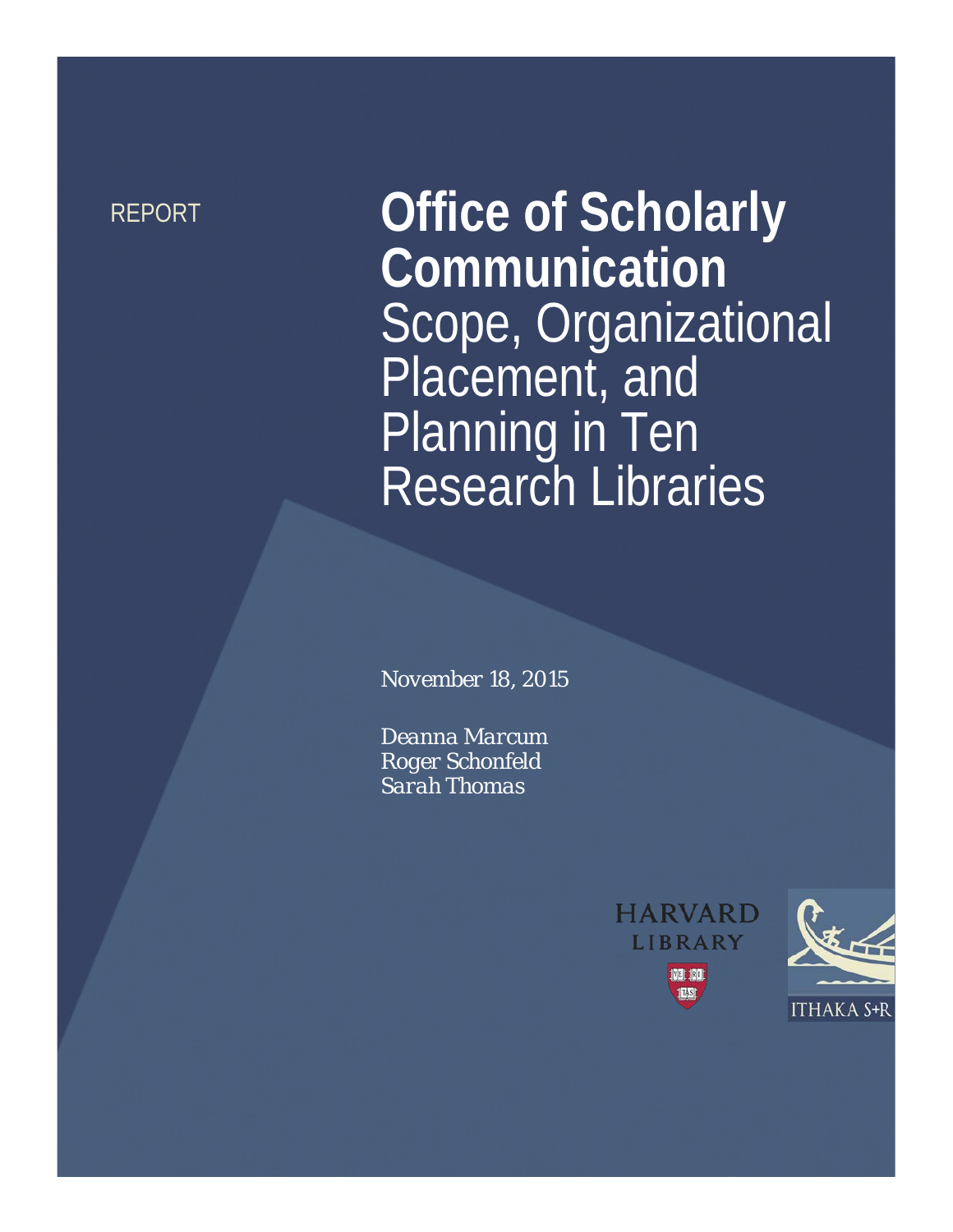

Ithaka S+R is a strategic consulting and research service provided by ITHAKA, a not-for-profit organization dedicated to helping the academic community use digital technologies to preserve the scholarly record and to advance research and teaching in sustainable ways. Ithaka S+R focuses on the transformation of scholarship and teaching in an online environment, with the goal of identifying the critical issues facing our community and acting as a catalyst for change. JSTOR, a research and learning platform, and Portico, a digital preservation service, are also part of ITHAKA.

Copyright 2015 ITHAKA. This work is licensed under a Creative Commons Attribution-NonCommercial 4.0 International License. To view a copy of the license, please see http://creativecommons.org/licenses/by-nc/4.0/.

ITHAKA is interested in disseminating this report as widely as possible. Please contact us with any questions about using the report: research@ithaka.org.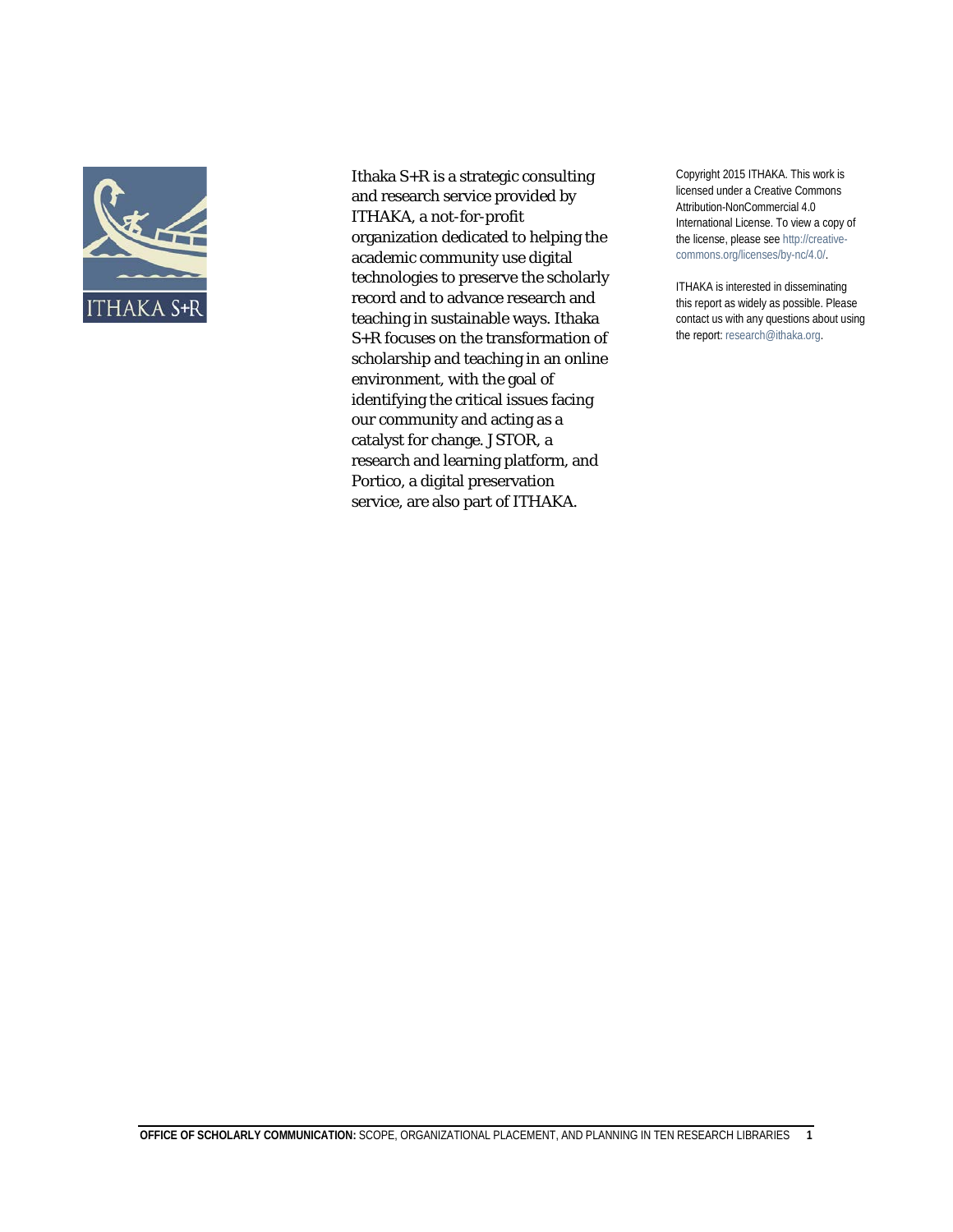# **Introduction**

The phrase "scholarly communication" appears often in the description of library roles and responsibilities, but the function is still new enough that it takes different forms in different institutions. There is no common understanding of where it fits into the library's organizational structure. This landscape review of offices of scholarly communication grows out of research originally conducted by Ithaka S+R for the Harvard Library.

Dr. Sarah Thomas, Vice President for the Harvard Library, University Librarian and Roy E. Larsen Librarian for the Faculty of Arts and Sciences, asked Ithaka S+R to undertake a review of how peer institutions support the scholarly communication function in their libraries. Dr. Thomas wanted to understand the scope of activities, staff size, and budget of similar units in peer institutions.

The project was designed to gather basic information about these issues at some of the largest research-intensive university libraries. It finds categorical differences in the vision for the scholarly communications unit and its organizational placement, as well as associated differences in staffing and budget.

# **Methodology**

In collaboration with Dr. Thomas, Ithaka S+R researchers Deanna Marcum and Roger Schonfeld selected eleven institutions to be included in the study, in addition to Harvard:

- Columbia University
- Cornell University
- MIT
- Purdue University
- Stanford University
- University of California, Los Angeles
- University of California System
- University of Illinois, Urbana-Champaign
- University of Michigan
- University of Oxford
- Yale University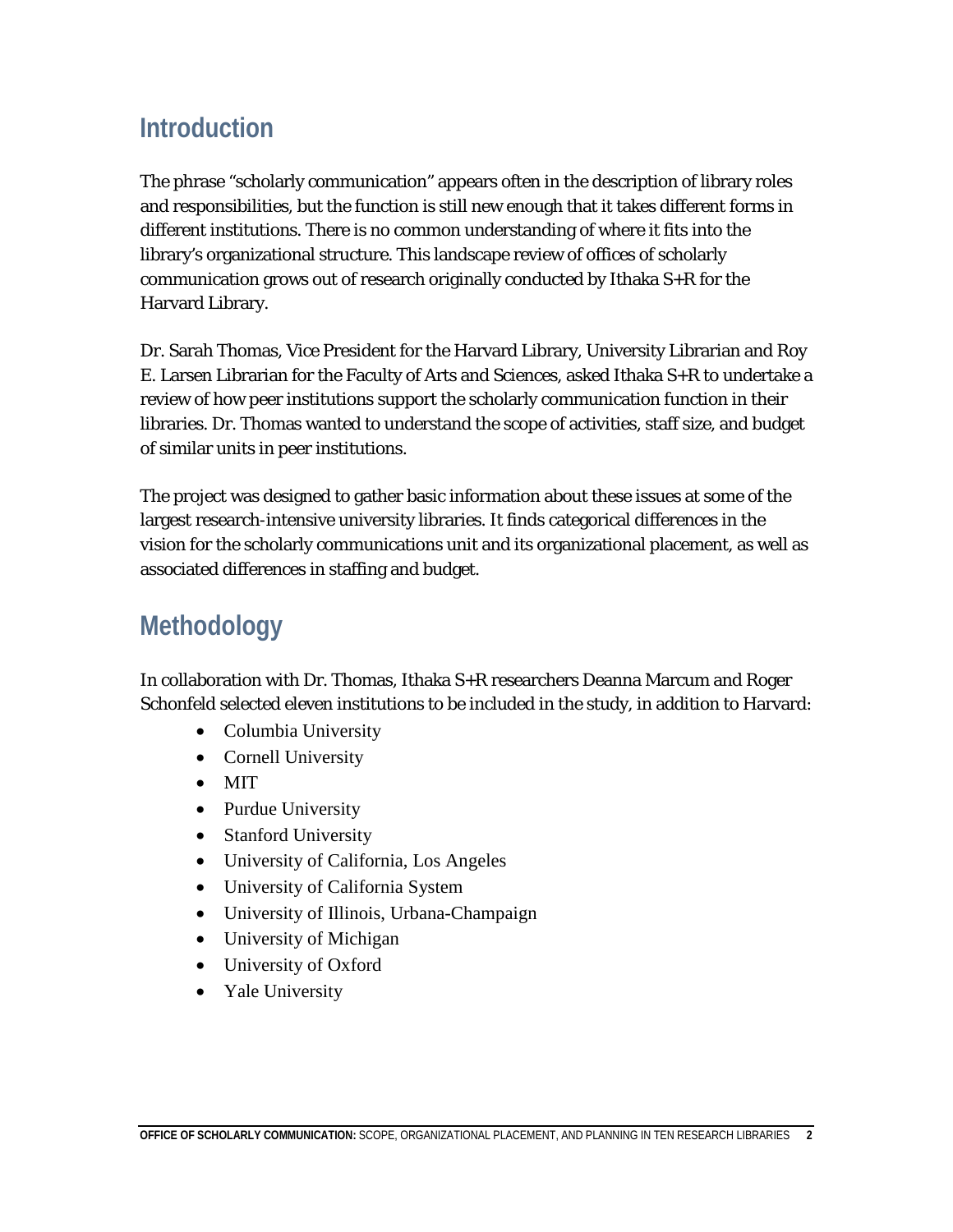Ten of the eleven generously agreed to participate in the study.<sup>[1](#page-3-0)</sup> Each of these institutions is among the most research-intensive universities, with some of the largest university libraries. Caution should therefore be applied in generalizing findings especially to other university and library types.

For each participating library, Ithaka S+R attempted to speak with both the library director or dean and with the head of the office of scholarly communication or another appropriate individual who has primary responsibility for scholarly communications functions. The research team developed two sets of interview protocols. From the library directors, they solicited information about the underlying vision or philosophy that explains the scope and organizational placement of scholarly communication functions. From the heads of offices of scholarly communication, they sought information about staffing, budget, responsibilities, and accomplishments. The actual questions and the list of interviewees are included in Appendix B.

All of the interviews were conducted in person or by telephone by Deanna Marcum, Roger Schonfeld, or both. Interviews typically lasted from 45 to 60 minutes per person.

Ithaka S+R and Harvard committed to making the results of the study available to the library community, as the topic is of wide professional interest.

### *Harvard Library's Office of Scholarly Communication*

Harvard established its Office of Scholarly Communication as a way to implement open access after the College of Arts and Sciences unanimously adopted an OA policy in 2008. Eight other Harvard schools and two research centers soon followed. Robert Darnton, then Pforzheimer University Professor and Director of the University Library at Harvard, appointed Stuart Shieber, a professor of computer science who had spearheaded the OA campaign at Harvard, to head a new Office of Scholarly Communication to encourage universal acceptance of OA policies at Harvard and to provide advice and counsel to faculty members about how to comply with the policies that their schools had adopted. Faculty members were encouraged to deposit their scholarly works into the repository that would be freely accessible to all.

<span id="page-3-0"></span><sup>1</sup> Stanford declined because it does not have a separate office of scholarly communication and because the library is agnostic about open access, according to University Librarian Michael Keller.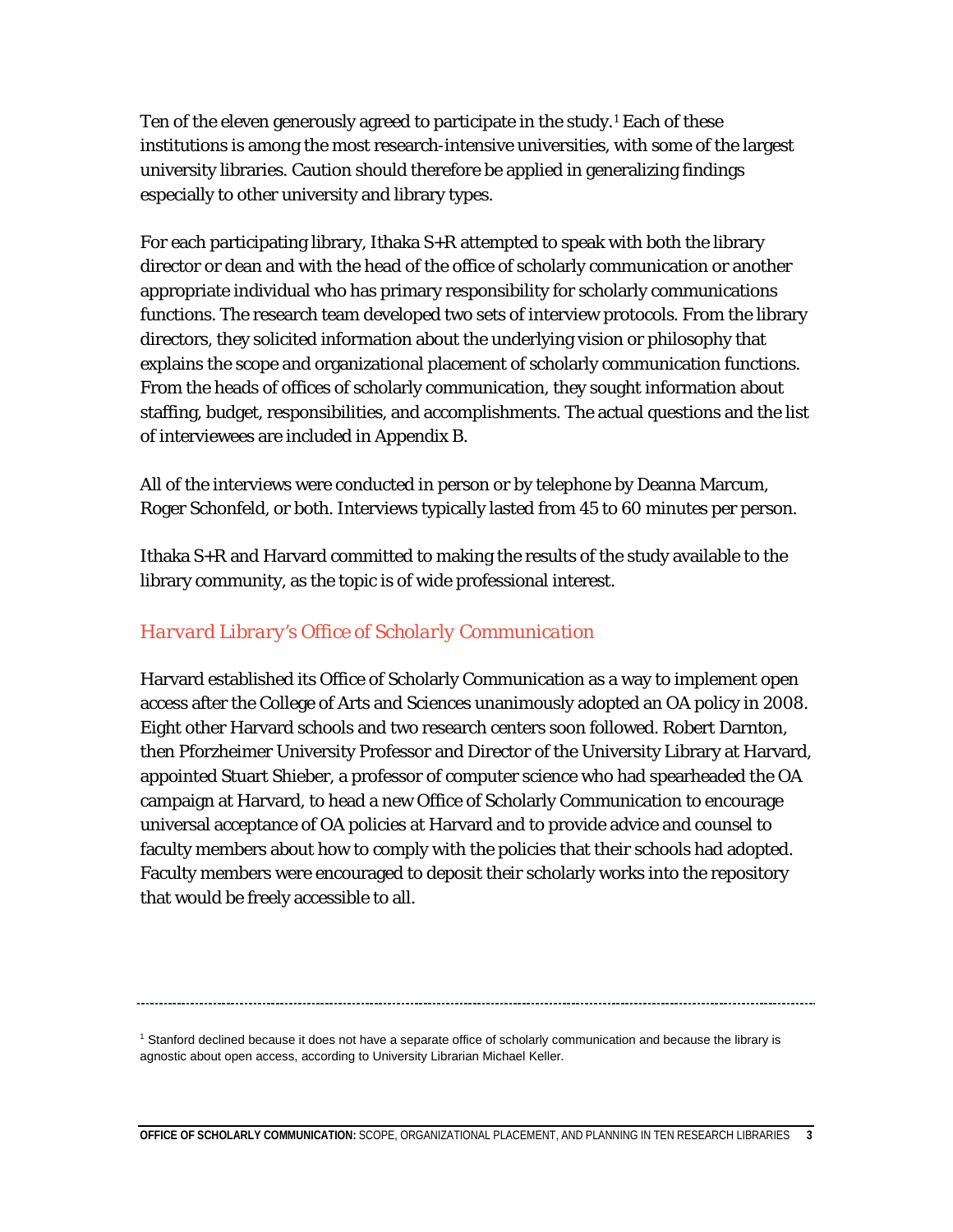Over the next seven years, the staff increased to 9.5 FTE (although the current staffing level is 8.5 FTE), with a budget of \$1.35 million. The functions for which the office is responsible include copyright advisory services, repository services and associated software development, project management, and overall OA leadership and advocacy.

Seventy-five percent of the first year of OSC operations (2009) was covered with funds from the provost's office at Harvard as a start-up measure. The plan was that the provost's subsidy would decrease by 50% in the second year, while the library's amount of support for the OSC would increase correspondingly. The OSC, in the meantime, would seek external funds to support operations. The Library was not successful in identifying permanent funding for the OSC, but since 2012 the Arcadia Foundation has generously supported the growth of OSC responsibilities and staffing, while Harvard University or the Library has provided base support averaging about \$350,000. When the Arcadia funding ends in FY2018, the library will have to assess how best to sustain the goals of the OSC.

# **Alternative Models**

We interviewed the other participants in this study to determine how Harvard's peer institutions conceive scholarly communication functions, where they are placed organizationally, and how they are staffed and financially supported. We found a wide range of approaches among the ten institutions we polled.

There is no single predominant organizational structure for scholarly communication functions. While a small number of institutions has adopted the Harvard model, i.e., a centralized office with scholarly communication as its sole emphasis, many other libraries have more diffuse organizational models, largely because they consider scholarly communication to be a widely shared responsibility. In the group of ten, we found that the organizational models fell generally into several fundamental categories:

- Collections-based: Scholarly communication functions are carried out to advance a strategic objective of transitioning the library's collecting activities away from licensing content and towards supporting open access to scholarship.
- Research-based: Scholarly communication functions are aimed primarily at supporting researchers on the campus, to ensure that they have access to the newest formats and channels for releasing their scholarship and helping it to have the widest distribution and greatest impact
- Collective Ownership: Scholarly communications functions are viewed as the responsibility of the entire library organization, with essentially every department and unit expected to integrate these issues and priorities into their work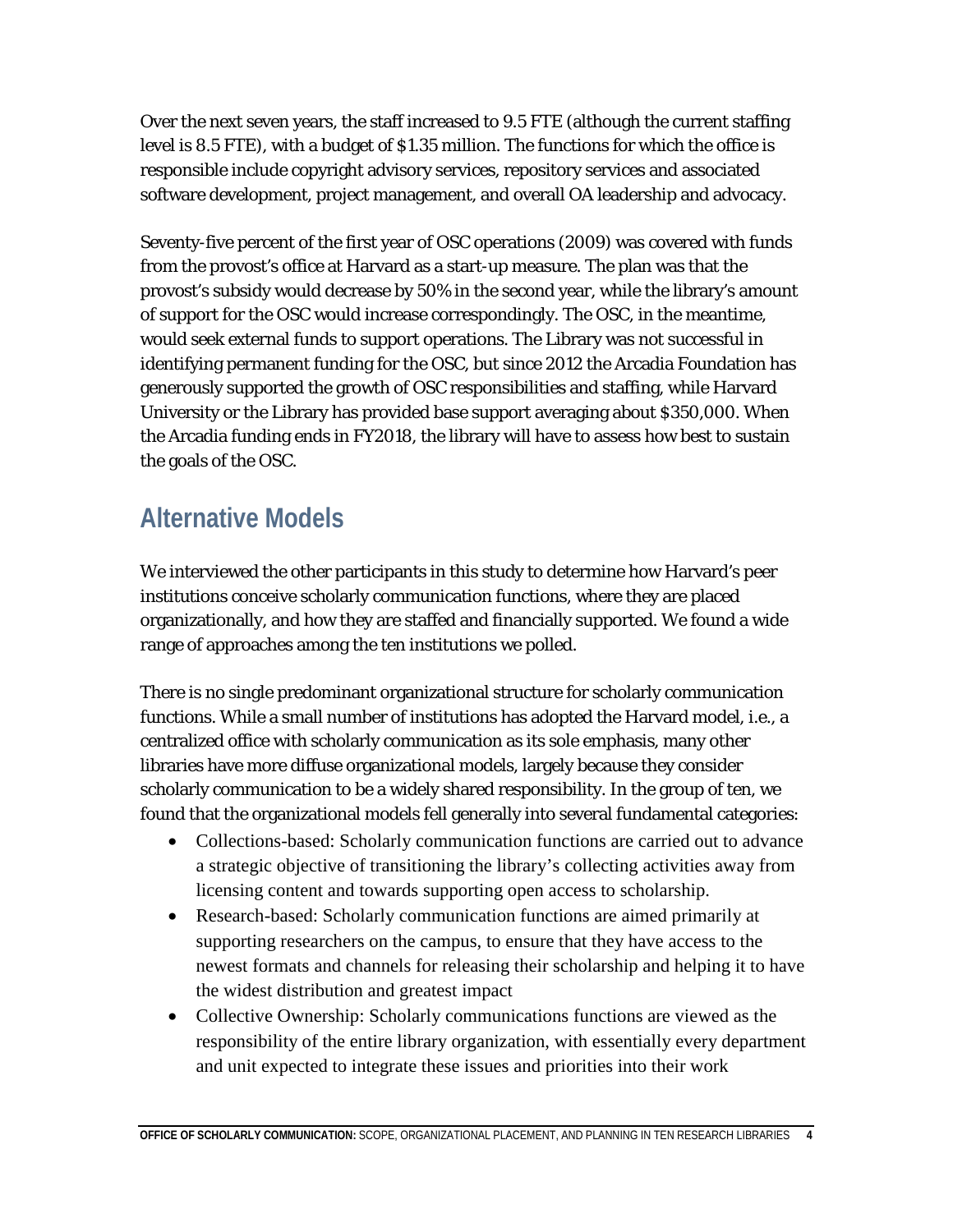• Not an institutional priority: The library has not identified scholarly communication functions, per se, as a high-level priority and has not assigned staff responsibility for them.

While we have attempted to categorize the primary approach each of the ten institutions has taken to structuring scholarly communications functions, in reality, nearly all of the libraries employ a blended approach, modifying it as needed to meet local interests.

### *Collections-based Models*

Libraries adopting these models are situated on campuses with an open access policy. These models treat open access as another type of publishing that the library supports with its collections resources and one that it would thereby advance. For these libraries, bending traditional publishing towards open access is of primary importance, and they are organized to ensure that content licensing supports the overall scholarly communications agenda to the greatest extent possible. Typically, responsibility for the operation of an institutional repository is divided between the program owner inside the collections division and the technical operations that are housed in a library IT or similar division, with the result that staff and other costs are outside the office of scholarly communication.

### *University of California, Los Angeles*

UCLA, as part of the University of California System, is part of the University of California's Office of Scholarly Communication and is covered by the UC-wide open access policy. UCLA faculty were early advocates of open access, and while it is a topic that receives considerable attention on campus, the University Librarian is concerned about the number of faculty who appear to be completely unaware of the policy. The UCLA Library has a separate Scholarly Communication Department, established in 2004, that reports to the Associate University Librarian for Collections and Scholarly Communication, and there is a UCLA Library Scholarly Communication Steering Committee that has responsibility for informing the campus community about developments in scholarly communication. The Scholarly Communication Department's functions include licensing of electronic resources, open access advocacy, open educational resources, copyright, and data management. Several years ago, UCLA made the decision that licensing should be handled by the Scholarly Communication Department, and not be treated as an acquisitions function.

The Scholarly Communication Department is made up of four FTE librarians and two FTE support staff. A lawyer/librarian in the department moved recently, but the library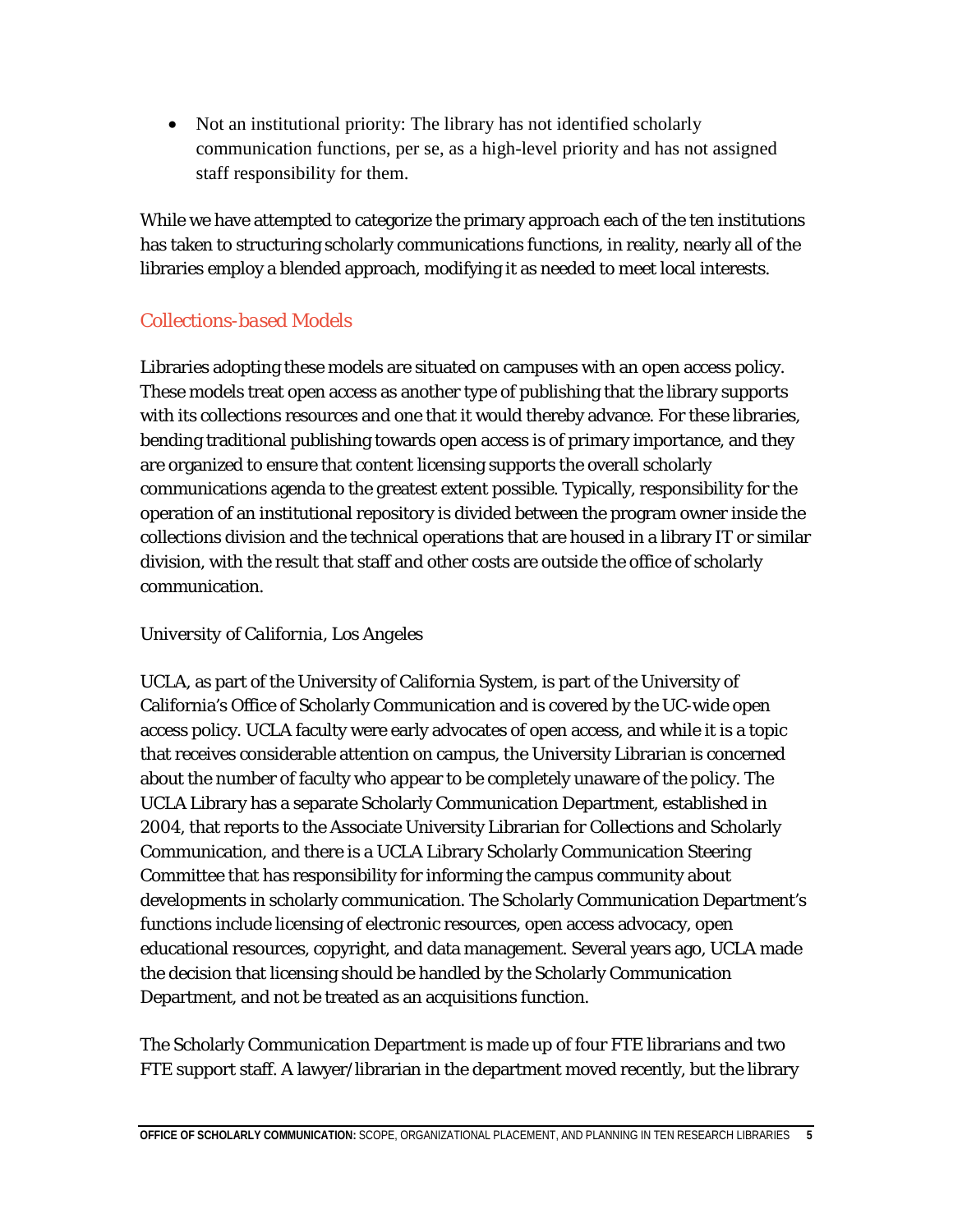expects to fill that vacancy shortly with someone with similar credentials. One of the librarians in the group focuses on education and outreach by conducting workshops and seminars for faculty. Liaison librarians, the IT staff, and the Digital Library program staff supplement the work of the department.

#### *University of California's California Digital Library*

An Office of Scholarly Communication (OSC) was created by the California Digital Library (CDL) for the purposes of copyright education, copyright policy analysis, and issues related to journal pricing. The office worked within the University of California's (UC) Academic Council to develop an open access policy, but when the 2007 resolution did not pass, the office was not continued.

The original OSC was clearly a collections-based initiative, but when an open access policy was finally passed in July 2013, CDL resurrected the OSC to manage the implementation of UC's OA policy. In its new instantiation, the OSC is more of a hybrid of collections and research focus, and includes program managers from CDL's Collections, Publishing, and Digital Curation units. CDL uses the new OSC as a clearinghouse for general information about scholarly communication issues. CDL assembled a statement of purpose to make a case for reconstitution and received approval shortly thereafter from the Systemwide Library and Scholarly Information Advisory Committee (SLASIAC).

The OSC has no dedicated staff, but senior CDL staff responsible for publishing, copyright education, open access policy support, research data, and collection development all play a role. The OSC also includes UC faculty (including the chair of the Academic Senate's system-wide committee on library and scholarly communication), the press, and a research policy analyst from the Office of the President. CDL's director pointed out that while the configuration is unusual, it is an intentional attempt to include a range of viewpoints. Further, in tying its function to the regular organizational structure, the OSC ensures that the topic of scholarly communication is broadly represented throughout the CDL. The Office is sponsored and overseen by the Systemwide Library ad hoc Scholarly Information Committee (a provost-level committee).

The functions that are included in OSC include OA policy support, OA advocacy, general education for faculty and librarians about OA, copyright policy, and related scholarly communications issues, copyright policy, research policies and practices regarding data ownership and stewardship (with an emphasis on open data), and liaison with other units at the University responsible for legislative and policy oversight.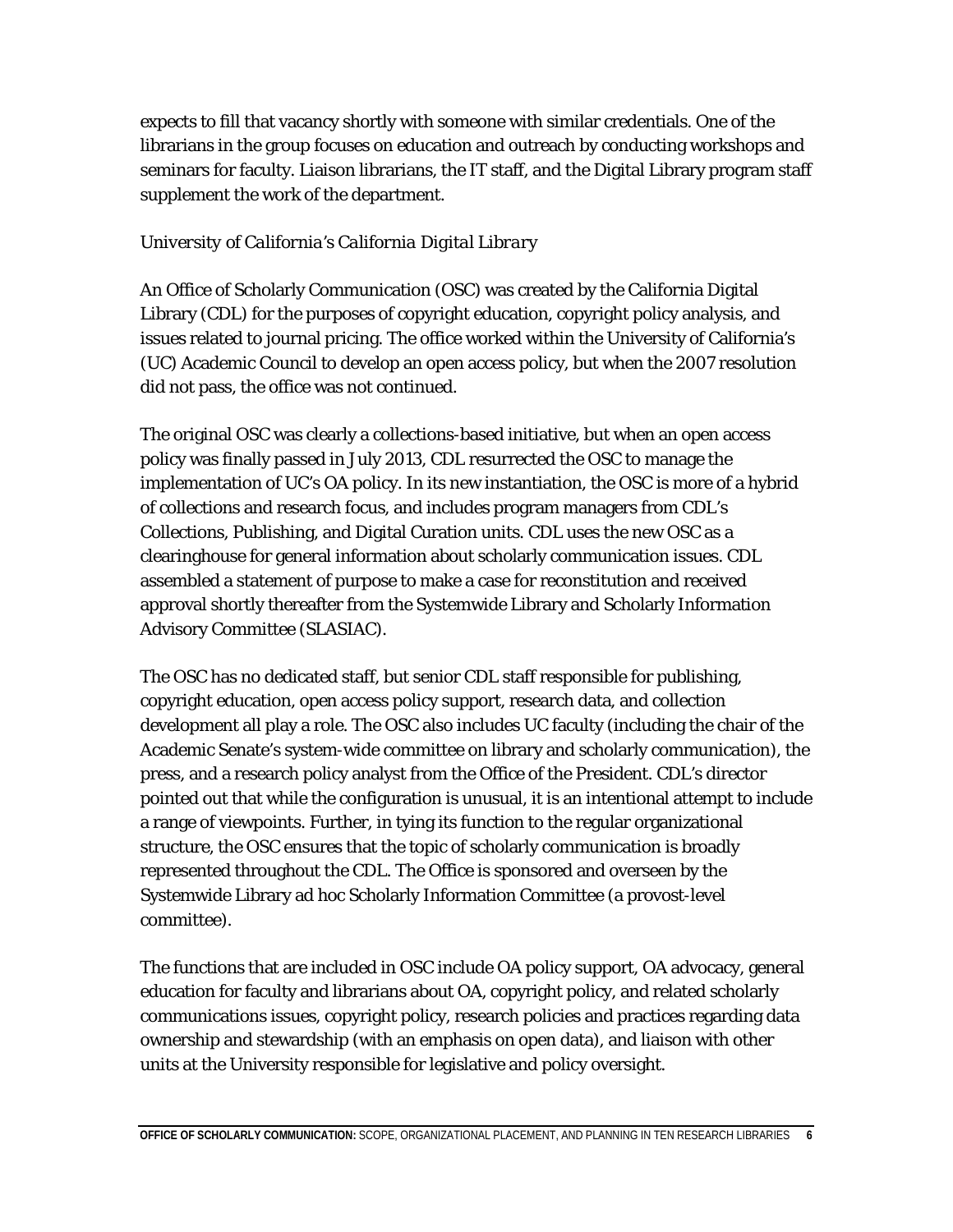There is not a separate Scholarly Communication budget, as the responsibilities are widely dispersed among staff members. CDL's director of publishing has a line in her annual budget of \$5,000, to allow for a once-a-year-in-person meeting of the Office of Scholarly Communication.

### *MIT*

MIT Libraries has a centralized office called the Office of Scholarly Publishing, Licensing, and Copyright (OSPLC). This centralized office draws heavily upon staff in other departments to fulfill its mission in implementing the MIT Faculty Open Access Policy and providing related services. MIT has a strong legacy and continuing interest in OA, and this office is focused on educating the faculty about ways in which OA policies can make MIT scholarship more widely accessible. The objectives of OSPLC is to raise awareness at MIT about authors' rights so that MIT's research can be made as widely available as possible, and to participate in shaping the future of the scholarly publishing system in directions that most fully advance MIT's mission—sharing research with the world in order to solve the world's greatest problems. Repository services and data management functions are housed in other organizational units of the library. The Office reports directly to the Director of Libraries. The OSPLC focuses on raising awareness among faculty at MIT so that use of MIT research is maximized. The OSPLC advocates for OA on the MIT campus.

The OSPLC has a staff of four, one of whom focuses almost entirely on license negotiation. The office does not have a specific budget other than the staff salaries. IT, repository services, and data management functions, located in other parts of the library organization, provide substantial contributions to scholarly communication responsibilities. In addition, metadata librarians contribute to OSPCL workflows by cataloging articles deposited to the repository under the MIT Faculty Open Access Policy.

All subject librarians also support the work of the OSPCL. They work regularly with faculty to communicate about the MIT Faculty Open Access Policy, and their position descriptions explicitly include responsibility for scholarly communication. The subject librarians work closely with faculty to help them identify open educational resources that they can use instead of requiring students to purchase textbooks.

### *Research Support Models*

Libraries that adopt these models do not have campus open access policies in place, but there is nevertheless an objective to contribute to progress in scholarly communication. They provide services that help researchers and authors utilize new publishing formats and channels, typically including but not limited to a campus institutional repository. In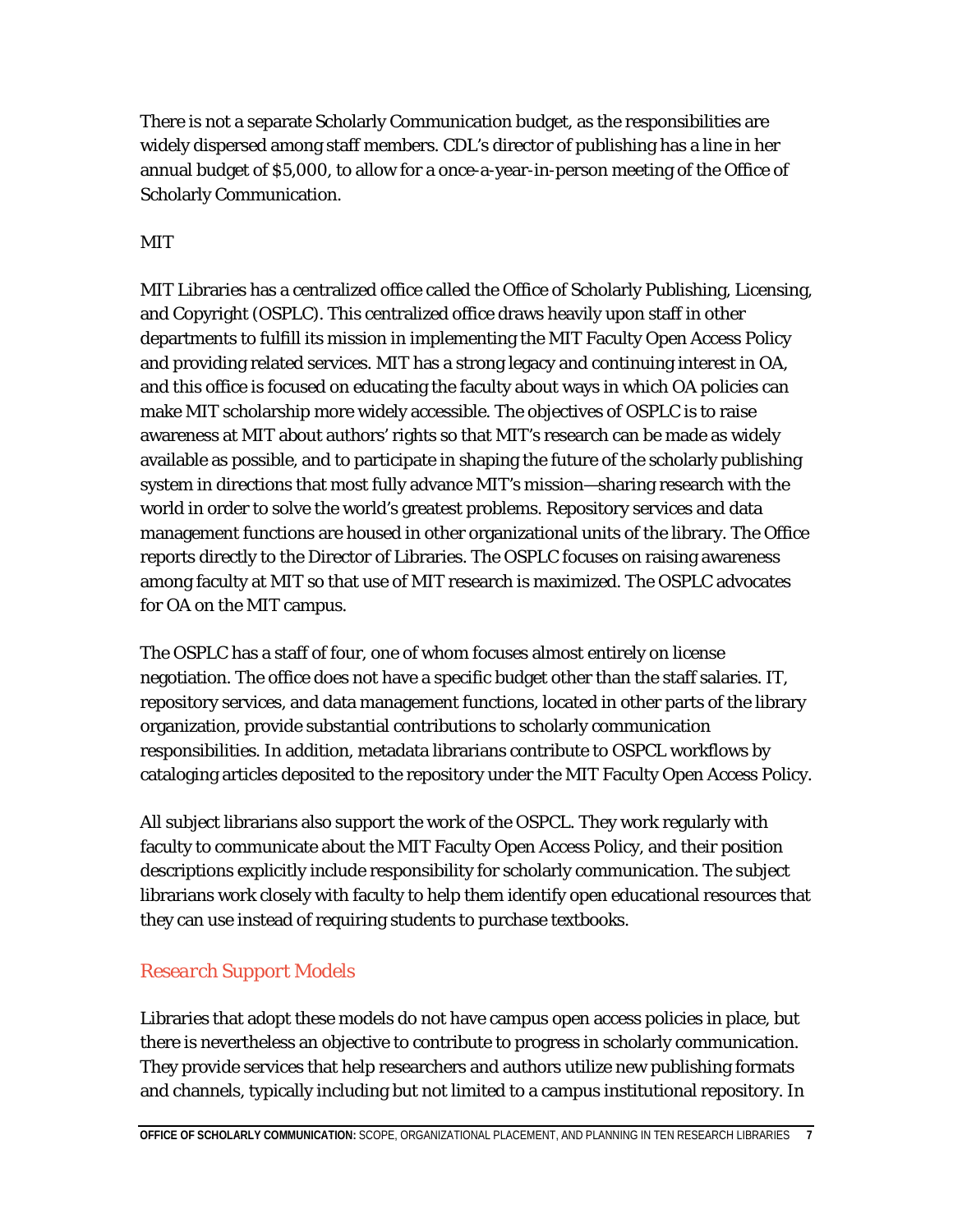some cases, scholarly communications services are provided as one of several research support services of the library; in other cases, scholarly communications is integrated with a broader publishing function, sometimes including the university press when that is merged inside of the library. In these models, it is not uncommon for some if not all of the institutional repository technical operations to be housed inside of the research or publishing division, and sometimes inside the actual office of scholarly communication itself.

#### *University of Illinois, Urbana-Champaign*

The University of Illinois has not had a separate scholarly communication organizational structure until this year, when the Dean of Libraries appointed a head of Scholarly Communication and Publishing, who reports to the Associate University Librarian for Research and will be the supervisor of the copyright librarian, repository manager, and a new program in emergent forms of publishing, as well as providing a publishing platform for the library.

The University of Illinois considered developing an open access policy for a number of years. In 2001, the Governor of Illinois signed an open access directive for public universities' research articles. The University formed a task force on open access in 2014 and the group has filed a report in which the group affirmed an open access policy based on the University of California model, but it had not been implemented. The University of Illinois is a good example of how quickly changes are occurring in the scholarly communication arena. When we began this landscape review in September, UIUC had not adopted an OA policy. By the time our survey concluded in late October, UIUC's Faculty Senate had passed an Open Access to Research Articles policy.<sup>[2](#page-8-0)</sup>

The Office of Scholarly Communication and Publishing includes a copyright specialist, an institutional repository manager, and a project manager. There is shared responsibility with IT for a developer/programmer and the operation of DSpace and the Research Data project.

Seventy-five percent of the budget for the Office of Scholarly Communication and Publication, \$350,000 per year, is funded from the library budget, with the remainder coming from gifts, grants and fees.

<span id="page-8-0"></span><sup>2</sup> The Faculty Senate passed this resolution on October 19, 2015.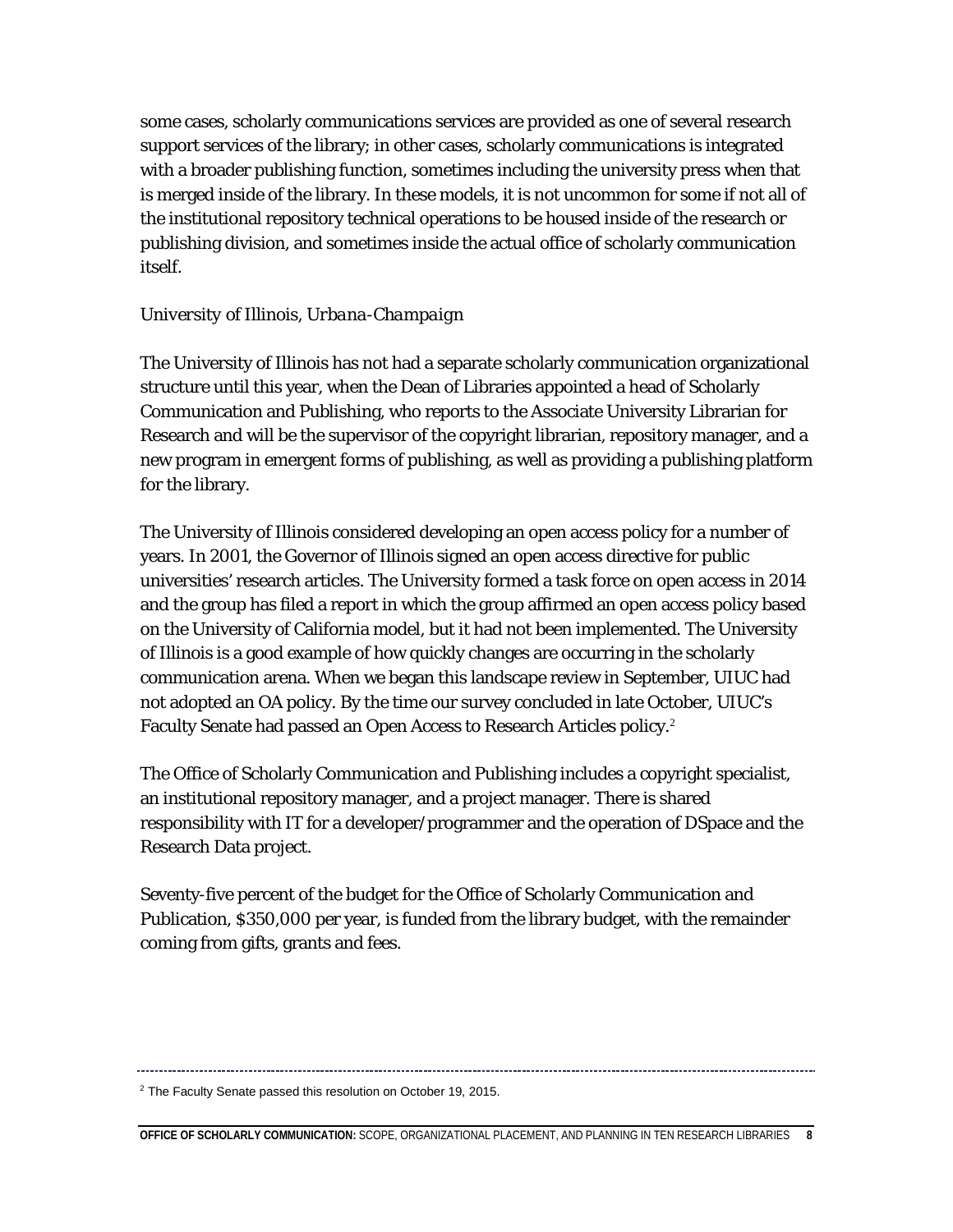#### *Columbia University*

The Center for Digital Research and Scholarship (CDRS) is responsible for Columbia's scholarly communication program. Created in 2007 as part of the Columbia University Libraries organization, the CDRS works with faculty, students, and staff of Columbia University to increase the utility and impact of their research and scholarship. The functions of this Center range from managing the Academic Commons (Columbia's institutional repository) to the Scholarly Communication Program to a disparate group of support services. The Center reports to the Associate University Librarian for Digital Programs and Technology Services (AVP of DTS, an AUL-level position that reports to the Vice Provost and University Librarian).

Four units on the Columbia campus—Lamont-Doherty Earth Observatory, Columbia University Libraries/Information Services, the Mailman School of Public Health, and the School of Social Work—have adopted open access policies. The University Senate, composed of elected and appointed faculty, student, and staff representatives, endorsed an open access statement of principles in 2005.

CDRS staff advise on ownership and portability of data and provide services to faculty developing grant proposals that require data management plans or locating the final products in an institutional repository. CDRS also administers a fund to support articleprocessing charges for faculty willing to make their scholarship open access. The University Librarian expects that as federal and private funding agencies create more mandates for deposit, this will drive the approach of CDRS on campus.

Approximately six FTE in CDRS are assigned to programs related to scholarly communication, research support, and institutional repository services. The Director of the Copyright Advisory Office (CAO) is responsible for copyright-related services and support. The CAO, like CDRS, reports to the AVP of DPTS and works closely with the Libraries organization and the University in advancing scholarly communication services and support.

The 16,000+ objects in the Academic Commons include journal articles; research data sets, student scholarship, and conference slide decks.

### *Purdue University*

In 2011, the Purdue University Senate unanimously passed a resolution in support of open access, however, since the University Senate cannot establish policy for the University beyond the curriculum, the responsibility to create an open access policy fell to the University administration. After an open access policy was drafted, it was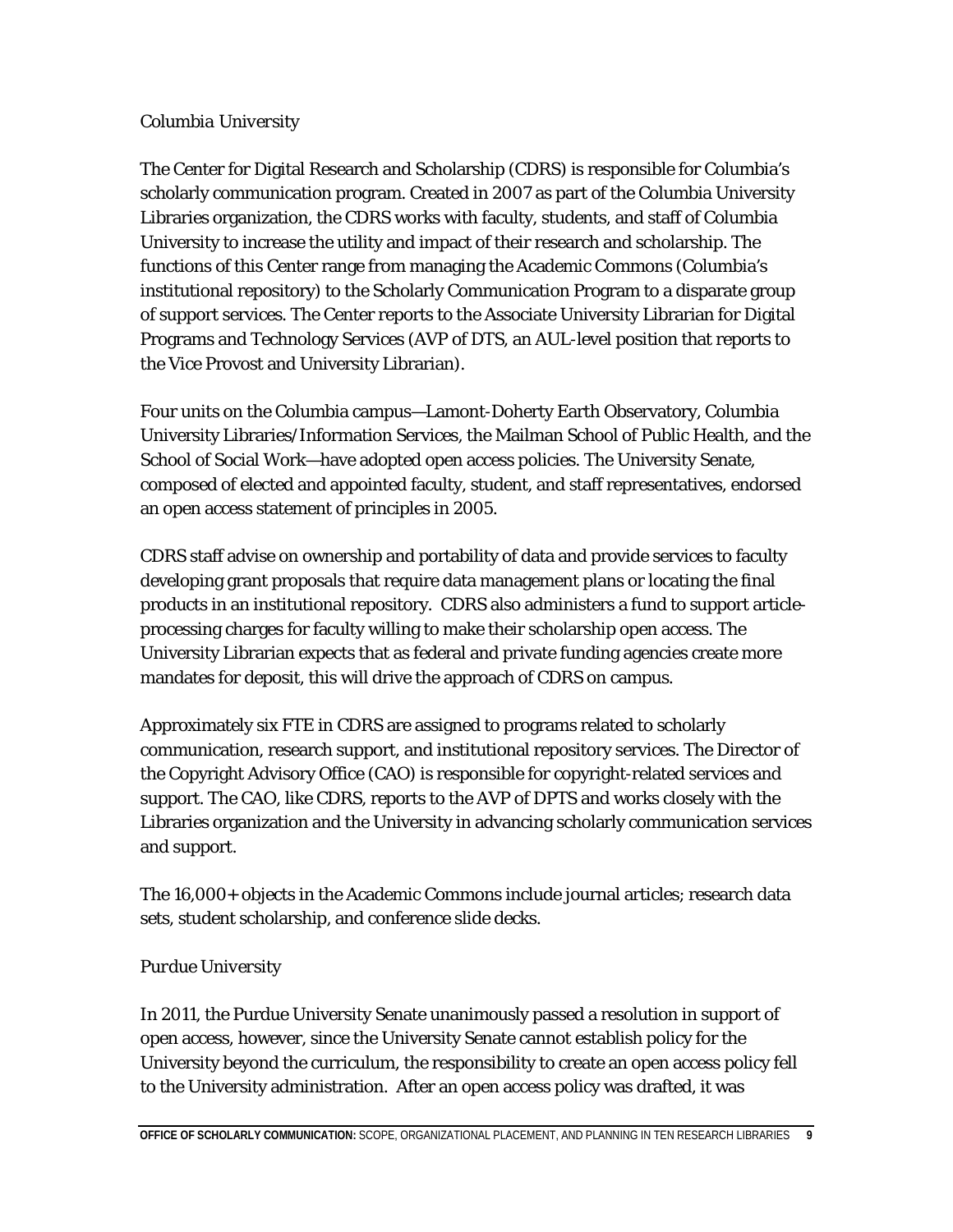determined by the Libraries that the provisions and the language required as an administrative policy would be perceived by faculty as draconian, too "top down". Additionally, the University administration decided it could not support the policy since there was no provision for enforcement or penalty for not complying. The University does not establish policies that it cannot enforce. Instead, Libraries established a plan to convince departments to adopt open access on their own. So far this has been minimally to moderately successful. As of October 2015, there are over 44,000 documents deposited in Purdue e-Pubs, with over 10.5 million downloads since it was created in 2012, with 2.6 million downloads in the last year.

Scholarly communication is a dispersed activity at Purdue, which supports three types of digital repositories: one for publications, Purdue e-Pubs; one for data, Purdue University Research Repository (PURR); and one for university archives, e-Archives. Each is managed in different areas of the library. The Library's search system, Primo, has been designed to access information from all of the repositories when a topical search is executed.

Scholarly communication functions are widely distributed on the Purdue campus. Copyright expertise comes from the University Copyright Office whose director has both JD and MLS degrees and reports to the dean of libraries with a dotted line to the university's office of legal counsel. Intellectual property and trademark expertise is housed with the Research Foundation of the university. Data experts report to the Associate Dean for Research and Assessment in the Libraries.

The Scholarly Publishing Division of the Libraries encompasses the Purdue University Press and Scholarly Publishing Services The Dean of libraries views scholarly communication as a broad continuum, spanning from technical reports, white papers, and conference proceedings that are not peer reviewed through to the final published product that is rigorously reviewed by others in the field and published by the Purdue University Press. All of these are part of the scholarly record. In the Dean's mind, undergraduate research is also part of this continuum. For five years Purdue Libraries has published the *Journal of Purdue Undergraduate Research* (JPUR).

Since scholarly communication responsibilities are so broadly dispersed, there is no single budget.

#### *University of Michigan*

The University of Michigan has not had an office of scholarly communication since 2013. To some degree, the functions that constitute scholarly communication activities are dispersed among the portfolios of the eight Associate University Librarians.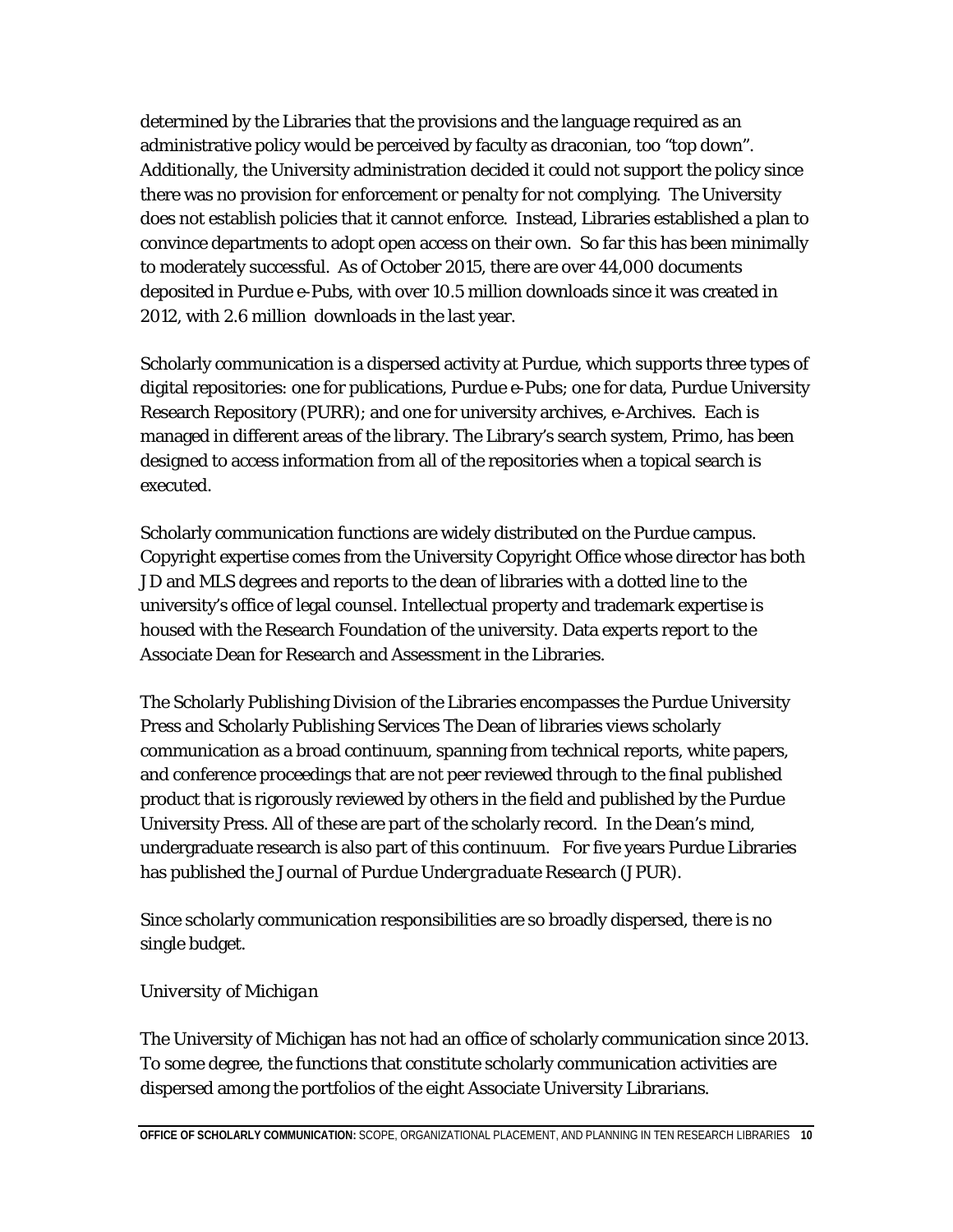The University Librarian admired his predecessor's advocacy for open access and his efforts to create an Office of Scholarly Communication by moving the university press into the library. In the Librarian's opinion, however, the funding model to support a pure open access publishing enterprise has yet to be achieved. Moving publishing to digital platforms removes some of the costs, but not all by any stretch of the imagination. He is equally convinced that print is a medium we will have to work with for the foreseeable future and thinks it is imperative for the library to find a way to work with both print and digital resources.

The University Librarian morphed the OSC into Michigan Publishing Services. It combines the university press, the library's digital publishing, and Deep Blue, the digital repository.

The provost's office provides a flat subsidy of \$600,000 a year for the university press. The library must manage the press within that financial framework.

Copyright services are organizationally placed with the library's office of budget and planning. This grew out of HathiTrust's work on clearing rights, but faculty continue to need advice about intellectual property rights and this office has remained.

The Librarian tends to sees publishing and collections as indistinguishable. He thinks the library needs to be focused on data management, which includes a collections activity, publishing activity, and consultative services. As the library moves more into the services arena, it is not so important to isolate collections as a separate budget category. The Librarian has a strong personal interest in thinking of the Michigan library as a digital service, supported by a community of print repository services. He believes it will take time to achieve this vision. One of the barriers to this vision is the way collections have been treated as a separate budget category, and faculty and departments have a strong sense of ownership of those budget lines. He contrasted this with the chief information officer's centralized budget that is used to support infrastructures as needs change.

The University Librarian views scholarly communication responsibilities as an excellent example of how important it is for the library to move more aggressively into services for its users. He acknowledges, though, that the transition will take time, and in the meantime, he is responsible for managing print and digital collections and for providing useful services for both.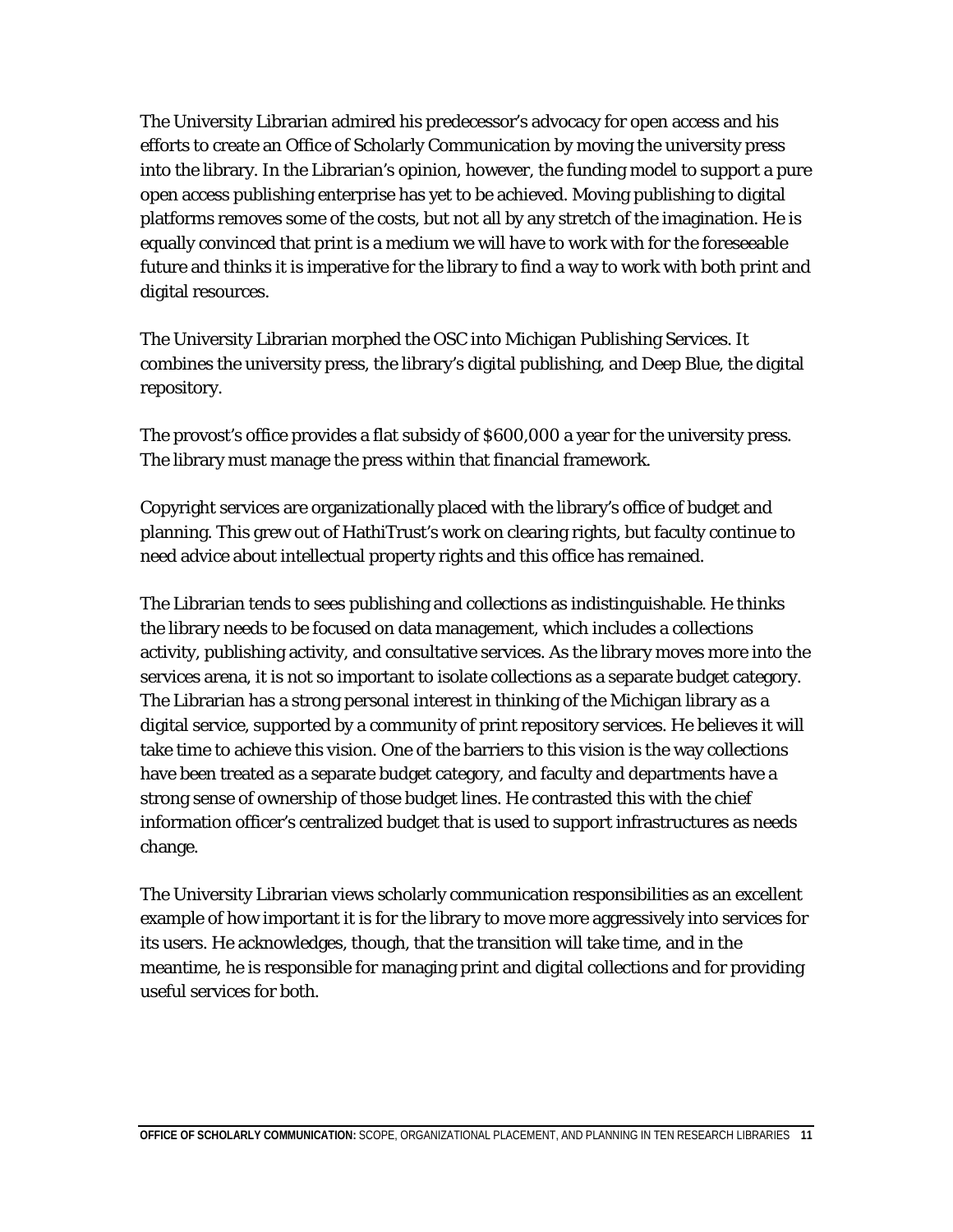### *Collective Ownership Model*

While several libraries in the sample have worked hard to distribute certain scholarly communication functions, all of the libraries covered above have some kind of office or position that focuses on scholarly communication functions for its own researchers and authors. One unusual case is Cornell, which has extensive scholarly communications functional work, much of which is focused on community resources like arXiv, while its own campus's needs are provided for in a highly decentralized fashion.

#### *Cornell University*

Cornell has a highly decentralized but coordinated office of scholarly communication. The distributed, entrepreneurial model is consistent with its organizational culture. Scholarly communication functions for Cornell include the creation, dissemination, and curation of scholarly and creative works.

Cornell does not have an open access policy despite several attempts to enact one. There was a recent Cornell Assembly resolution that Cornell should develop an OA policy. The OA Policy Group, after a long hiatus, has revitalized and is moving toward a strong OA position.

The University Librarian at Cornell believes that it is a mistake to have a separate OSC. She thinks the functions have to be integrated into the work that every staff member does; otherwise, the broad topic does not permeate the entire library organization. She described the AUL for Scholarly Resources and Preservation Services as having functional responsibility for digital scholarship and copyright. The Associate University Librarian for Research and Learning Services has responsibility for education and outreach training. There are digital scholarly communication boot camps for subject librarians. Scholarly Communication permeates the organization through working groups that come together to figure out a particular issue. Striving to be more agile, the organization is moving away from an over-abundance of standing committees.

Cornell has several well-established repositories: a general repository to which all faculty contribute, which has recorded over 15 million downloads; an Industrial Relations repository that just celebrated its 10 millionth download; and disciplinary-based repositories in law, hospitality and real estate, and agriculture and life sciences.

#### *University of Oxford*

Open access is a central preoccupation for British libraries, given the government and philanthropic mandates for open access to research publications. The 2020 Research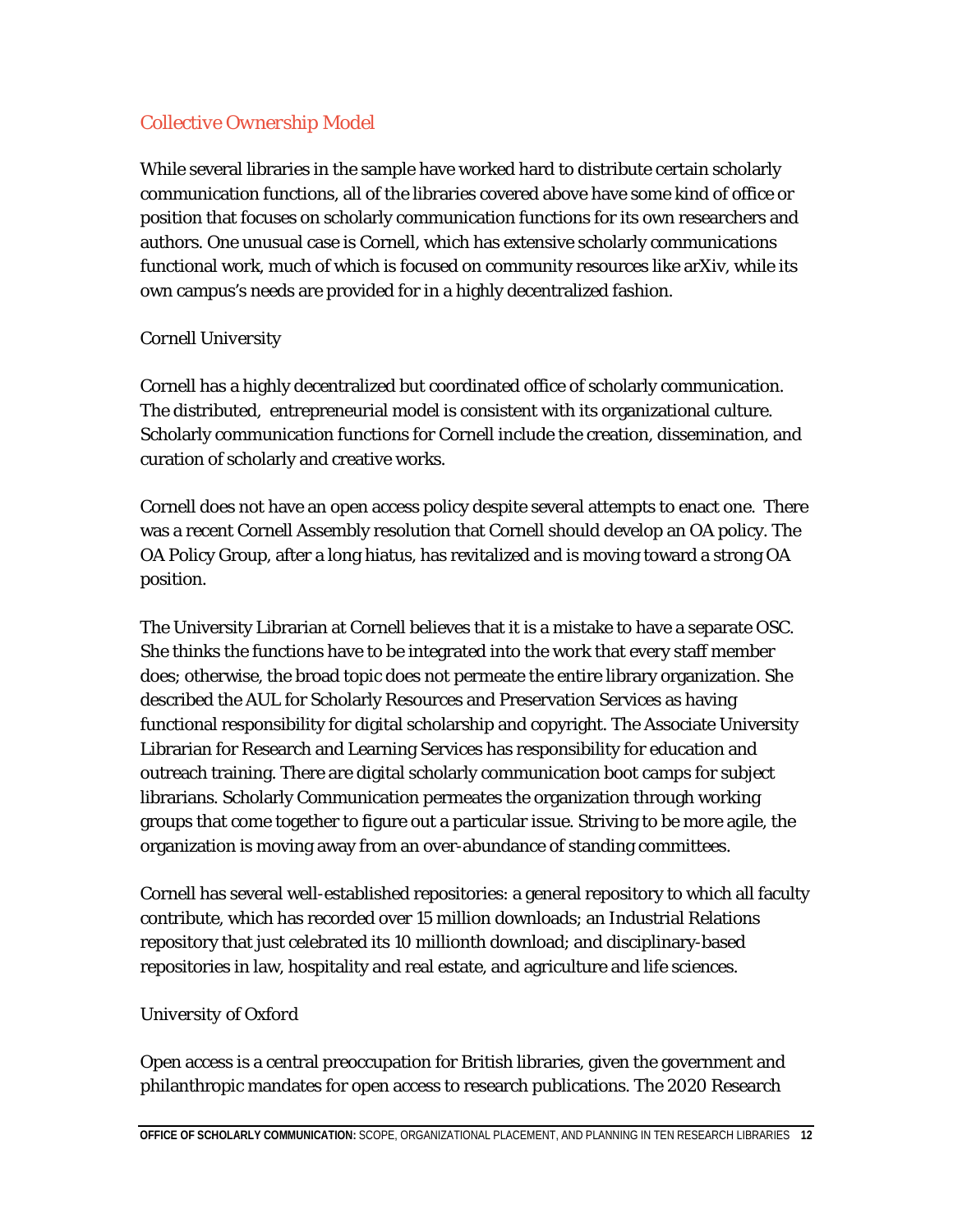Excellence Framework (REF) calls for all research outputs with the exception of humanities monographs to be open access, and it is a government mandate that these research outputs be available in institutional repositories. These research outputs must be deposited within one month of acceptance for publication and every faculty member must be compliant in order for their research to be eligible for the REF and therefore for the university to avoid reduction in funding. As of May 1, 2015, there is a new requirement from some research councils that research data must also be openly available, and this is becoming a trend. As there are ever-greater pushes toward open access, the Bodleian Library expects humanities monographs to be included eventually in the policy. The Library is working hard to ensure that the university can comply with these various mandates and policies.

The Bodleian Library has no Office of Scholarly Communication. It has recently partnered with the university's Research Services office and with IT Services to create a leadership structure to ensure compliance with various research funding mandates for open access, as well as a university policy that encourages open access. Functionality responsibility for outreach, repository development and program management, and article processing charges (APCs) payments is assigned to the library's senior leadership portfolios.

Funding for this work is provided by a combination of external and internal sources. The Research Councils and other external funders provide the funding to cover APCs and for certain infrastructure developments (both human and technical), which in recent years has totaled more than £1 million annually, as well as a substantial contribution that has helped the library start up its repository and outreach work. In total, the library funds approximately one-third of these activities itself. There remains a good deal of funding uncertainty after this initial start-up period, especially as the funding models for UK higher education are in the process of radical change.

At this point, the repository includes open access materials, embargoed items, and metadata records for items held elsewhere. As more materials are incorporated into the repository as a result of the mandates, it is expected that usage will begin to grow. The library plans to conduct an ongoing assessment of operations, believing that there are process efficiencies that can be realized relative to the initial system design.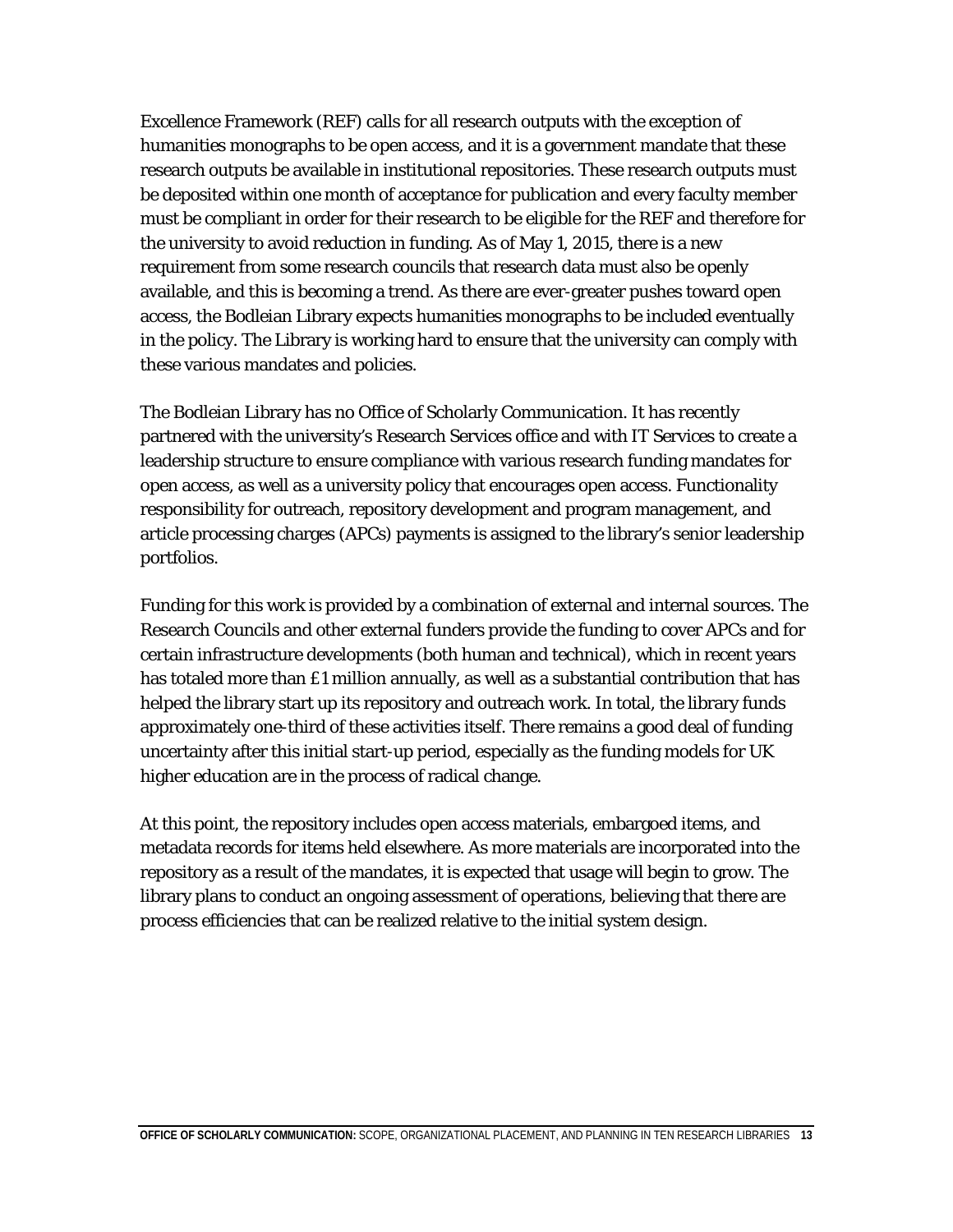### *Not an Institutional Priority*

#### *Yale University*

Yale does not have an open access policy. There is no office of scholarly communication in the library. There is a fledgling repository, but it contains a modest number of articles. The University Librarian described the Yale community as having little appetite for open access. Twice, different provosts have created a committee to draft an open access policy. The Librarian was appointed to each of the committees. Twice, the committee forwarded recommendations for such a policy to the provost, and twice faculty groups declined to support and carry forward the recommendations.

In terms of scholarly communications functions, the library is supporting a half-time copyright and licensing specialist who is an attorney. The role of this expert is to help faculty with their questions about copyright, most of which are questions about what can and cannot be used. There are also two lawyers in the University's Office of General Counsel who are expert in intellectual property law who can lend expertise when needed. The Library has prepared a Lib Guide on copyright to offer general guidance on the topic, but the Librarian noted that questions are coming to the library more frequently in the past several months.

The greatest scholarly communication concern surfaced when the National Institutes of Health issued an audit of university compliance with the mandate that medical research that had been partially or fully funded by NIH must be deposited into PubMedCentral. The medical librarians at Yale worked closely with faculty to ensure that they were complying with the mandate.

Two data librarians assist faculty with developing data management plans for their grants that require them. Their work includes helping faculty design databases and drawing up preservation plans for their data. The Office of Federal Grants refers researchers to the library for assistance with their research grants.

The library does not talk with faculty about where they should publish their research. Many Yale faculty are editors of scholarly journals, and there appears to be little interest in advancing an open access agenda.

# **Conclusion**

There is no obvious "best practice" for organizationally locating scholarly communication functions. Directors and deans tend to view this issue through their belief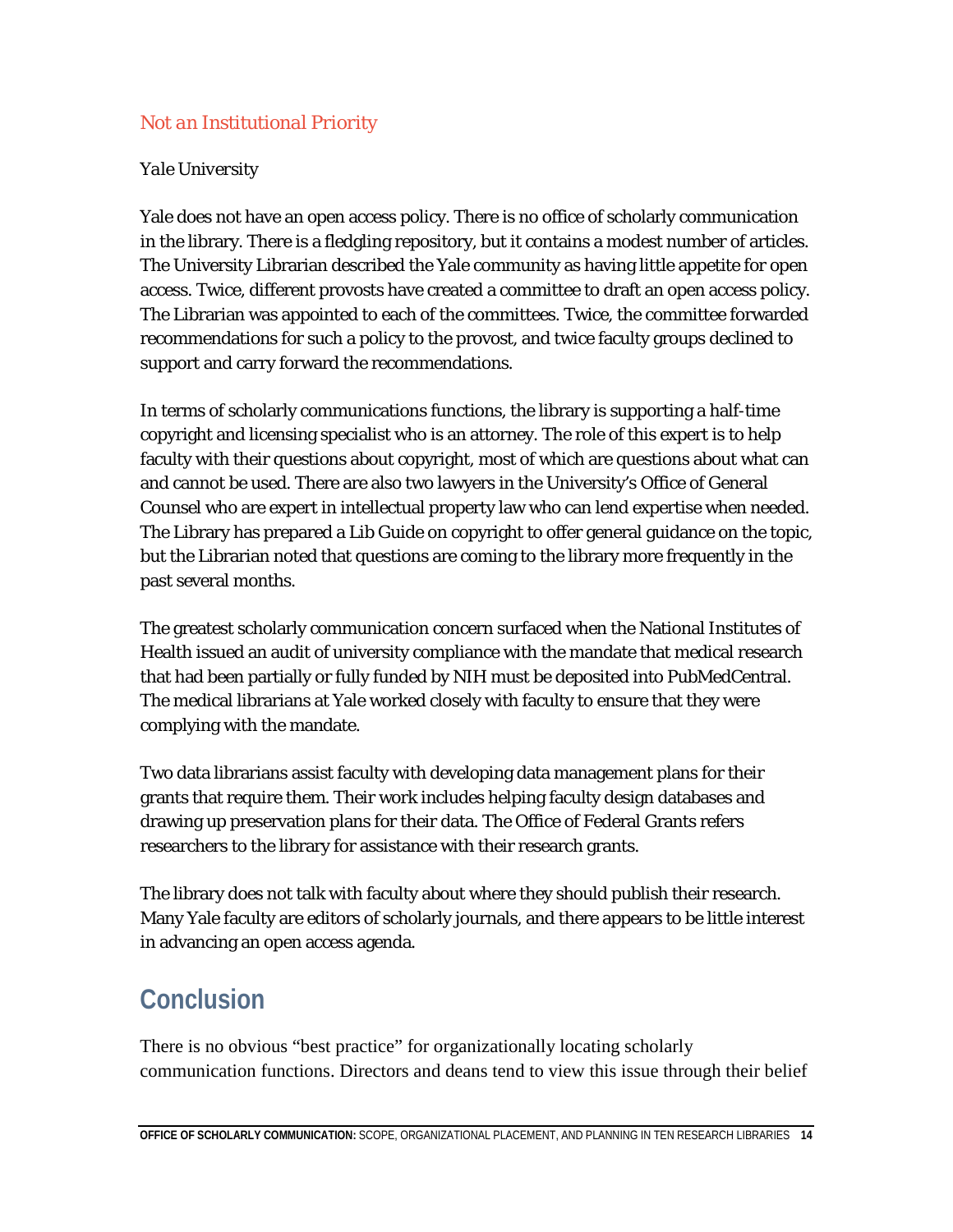system about open access, or at least that of their campus. The categorization provided in this report can serve as a guide to library leaders about different approaches to positioning this function organizationally given fairly substantially varied objectives for it.

When advocacy of open access principles is the primary goal, it seems to work well to have a separate organization with sole responsibility for education and outreach related to open access. Some of the deans and directors were more focused on using the scholarly communication functions as a focal point for upgrading and redirecting staff skills that assist them in providing new services to students and faculty and in preparing the staff to work with new and ever-changing content formats. The advantage of this approach is that the staff development aspects are more widely dispersed throughout the organization.

The lack of uniformity in offices of scholarly communication is a reflection of how libraries are attempting to define their roles in this area. When an external review committee studied Harvard's Office of Scholarly Communication in 2013, the report emphasized the leadership role Harvard Library is playing in advancing open access. The committee also pointed out that OSC's mission is diffuse, including projects and policies that involve scholarly publishing, as well as innovative initiatives. The committee recommended that the OSC should focus on collecting and making accessible the products of Harvard scholarship. The committee could not reach agreement of the value of locating the innovation lab in OSC. Other libraries struggling with the same issue have either more narrowly described the focus of the OSC or they have distributed the functions broadly throughout the organization.

# **Going Forward**

The deans and directors with whom we spoke identified several challenges related to providing scholarly communication services.

Making appropriate provisions for data is uppermost is administrators' minds. Several directors predicted that there will be much more integration of data management in most university librarians' roles. One dean expressed special concern about publishers gaining control of data, just as they have gained control of publications. While all of the libraries in the group we interviewed are mindful of the need to collect and manage research data, few structures are in place for doing this. Certainly, if data management is to be integrated with open access publishing, that raises questions about whether to think of these functions as collections-related or research-support-related.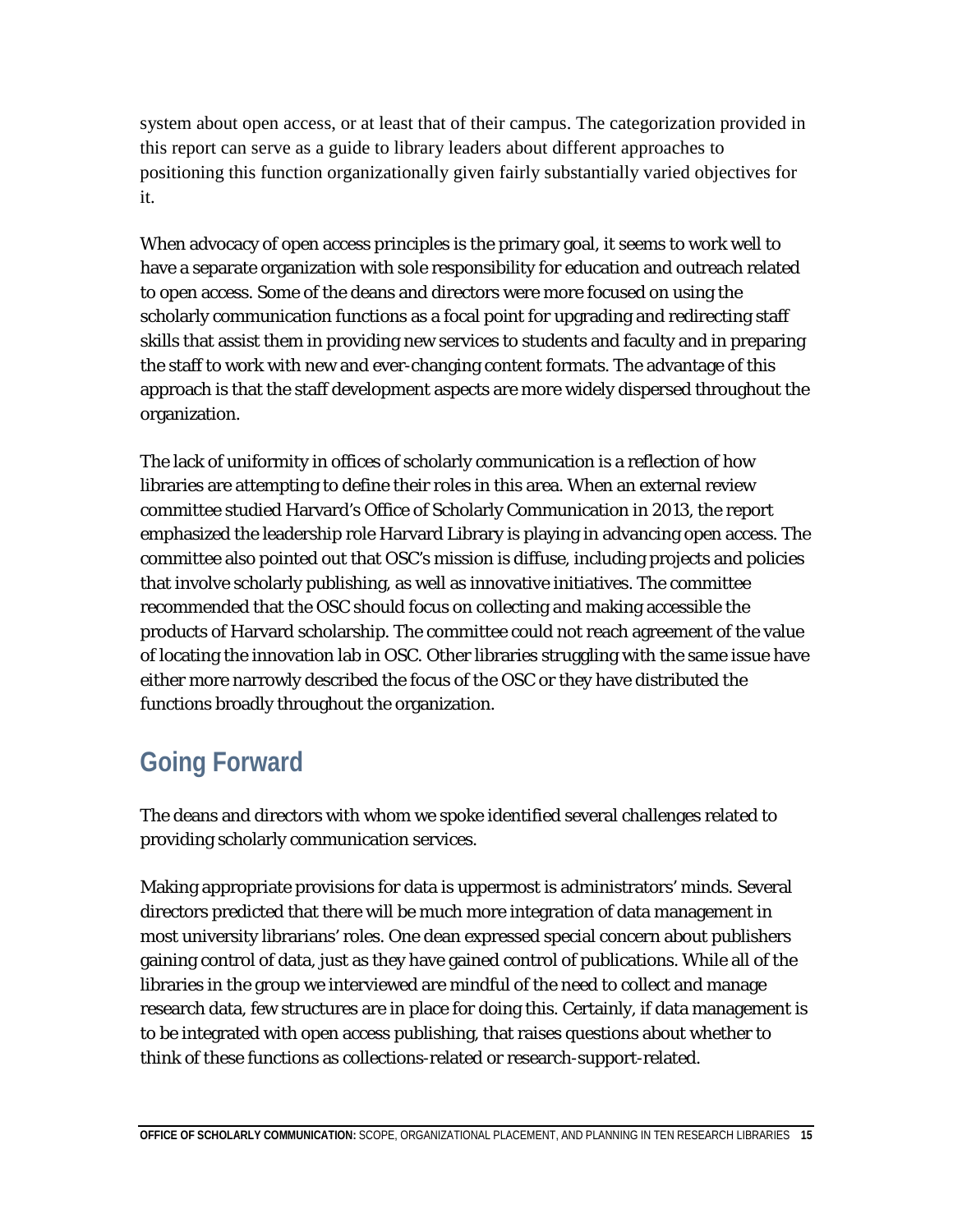Library directors have significant concerns about the sustainability and cost of the repository. One administrator noted that the materials in the libraries that were in the vanguard of repository development will soon be obsolete. Reformatting and refreshing the digital content will be quite expensive. Related to that is a concern about universities' ability to meet federal mandates for making funded research available. Faculty, in many cases, will not comply on their own, and directors worry about the library's capacity for taking on the task, not to mention the cost.

A few administrators have been thinking about scholarly communication services that may go beyond the library. One university librarian is inclined to think more about an office of scholarly communication in the context of the university press, for which the library is also responsible. The director's vision would be for an office to help scholars in the digital humanities put together panels of knowledgeable experts who can advise on their tenure cases. This is the greatest need for those working in the digital humanities, where there is not a critical mass of similar experts in the department, making it difficult for tenure decisions to be reached through traditional processes. This function of assembling appropriate external teams would have to reside in the Office of the Provost, not the library or the press.

Another director described a plan whereby the library is giving up some of its prime space for collaborative work by digital humanities scholars in exchange for their support of the library moving physical volumes to an off-site storage facility. The Librarian sees this as an important step toward keeping the library relevant and at the heart of the scholarly community.

All of these issues will be discussed within many libraries across the country as directors and their staffs consider how best to support scholars, researchers, and students in the coming years. At the center of all of these discussions is the fundamental question of how the scholarly record will be maintained in a digital environment.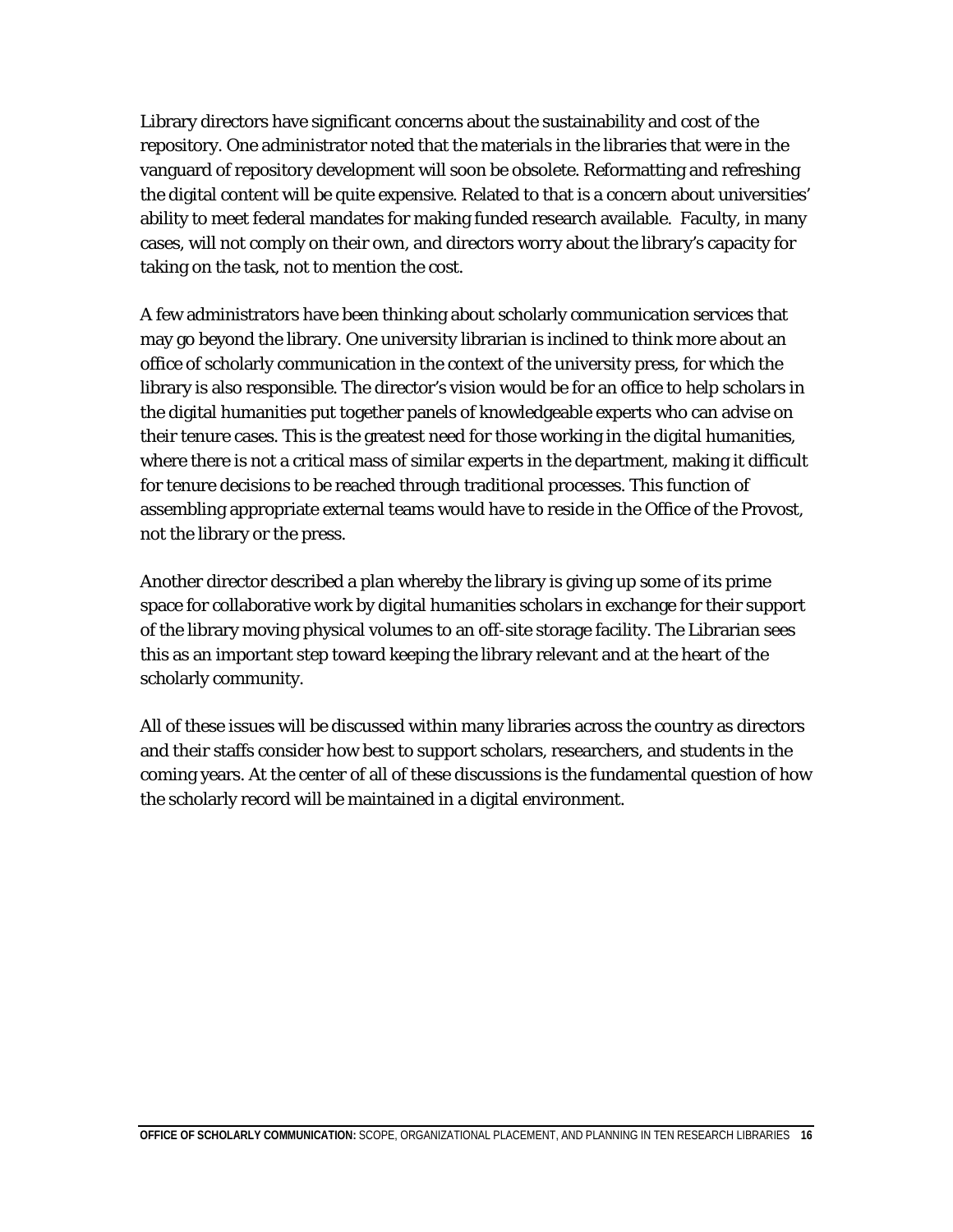# **Appendix A**

#### **Office of Scholarly Communication**

| <b>University Name</b>                   | Organizational structure                                                                         | Staff (FTE)                 | <b>Budget</b>                                                           | Size of the university (# faculty)                                           |
|------------------------------------------|--------------------------------------------------------------------------------------------------|-----------------------------|-------------------------------------------------------------------------|------------------------------------------------------------------------------|
| <b>Harvard University</b>                | Centralized - Office of Scholarly Communications                                                 | 9.5, including 1<br>vacancy | \$1.35M                                                                 | ~2,400 Faculty FTE and 10,400 Academic<br>appointments in teaching hospitals |
| Columbia University                      | Center for Digital Research and Scholarship (CDRS)<br>reports to the AUL for Technology          | 6                           | \$1.6M - CDRS; \$200k - Columbia<br>International Affairs Online (CIAO) | ~5,700 Instruction and Research FTE                                          |
| <b>Cornell University</b>                | <b>Distributed</b>                                                                               | Difficult to isolate        | No separate budget                                                      | $-1,600$ Faculty FTE                                                         |
| MIT                                      | Centralized - Office of Scholarly Publishing, Licensing,<br>and Copyright                        | 4                           | No separate budget                                                      | ~1,000 Faculty FTE                                                           |
| <b>Purdue University</b>                 | <b>Distributed</b>                                                                               | Difficult to isolate        | No separate budget                                                      | ~3,800 Faculty FTE                                                           |
| University of Illinois at U-C            | Head of scholarly communication and publishing, who<br>reports to the AUL for Research           | 4, including 3<br>vacancies | No separate budget                                                      | ~2,700 Faculty FTE                                                           |
| University of Michigan                   | Michigan Publishing Services, reports to the AUL and<br>director of the university press.        | Difficult to isolate        | No separate budget                                                      | ~3,500 Faculty FTE and ~3,500 Medical FTE                                    |
| Oxford University                        | <b>Distributed</b>                                                                               | 3 permanent staff           | No separate budget                                                      | ~1,800 Academic FTE and ~4,500 Research FTE                                  |
| <b>Stanford University</b>               | <b>NA</b>                                                                                        | <b>NA</b>                   | <b>NA</b>                                                               | ~2,100 Faculty FTE and ~900 Medical FTE                                      |
| University of California, Los<br>Angeles | Scholarly Communication Department reports to AUL for<br>Collections and Scholarly Communication | 6                           | No separate budget                                                      | (Included in UC System)                                                      |
| University of California system          | Co-chaired by CDL and a campus university librarian                                              | Difficult to isolate        | No separate budget                                                      | ~12,100 Faculty FTE and ~8,300 Medical FTE                                   |
| <b>Yale University</b>                   | <b>NA</b>                                                                                        | <b>NA</b>                   | <b>NA</b>                                                               | $~1,900$ Faculty FTE and $~2,500$ Medical FTE                                |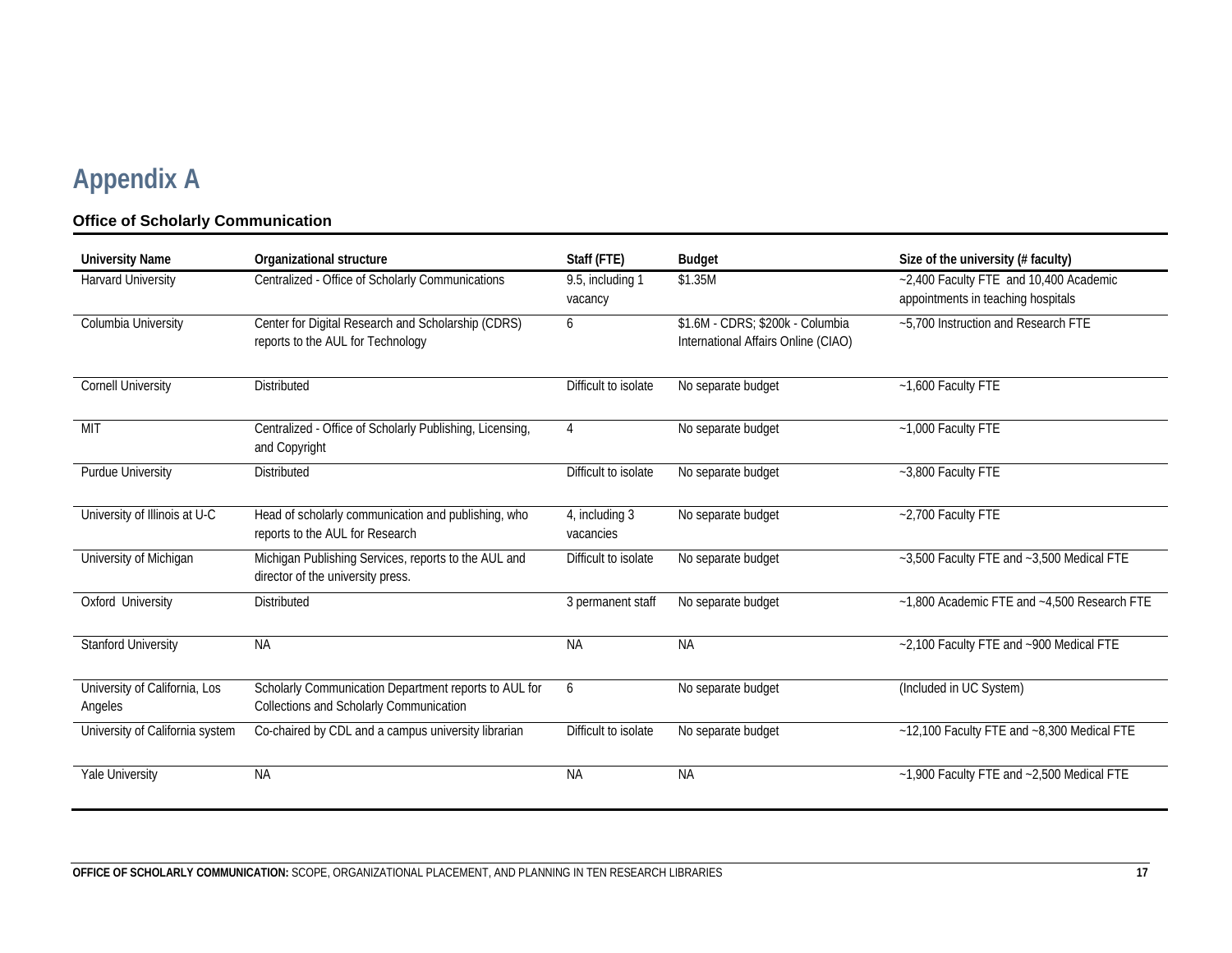## <span id="page-18-0"></span>**Appendix B Institutional Repository**

------------------------

|                                  |                        |                                     |                                        | As of October 2015                         |                |                                     |                               |
|----------------------------------|------------------------|-------------------------------------|----------------------------------------|--------------------------------------------|----------------|-------------------------------------|-------------------------------|
| <b>University Name</b>           | Open Access<br>Policy? | Name of Institutional<br>repository | <b>URL</b>                             | $#$ of items                               | Date<br>estab. | # of Downloads<br>since established | Downloads in<br>the past year |
| Columbia University              | Partial                | <b>Academic Commons</b>             | http://academiccommons.columbia.edu/   | 2006<br>Not publically available<br>16,236 |                |                                     |                               |
| <b>Cornell University</b>        | No                     |                                     |                                        | 1,157,977                                  | 2002           |                                     |                               |
|                                  |                        | arXiv.org                           | http://arxiv.org/                      | 1,094,426                                  |                |                                     |                               |
|                                  |                        | eCommons @ Cornell                  | https://ecommons.cornell.edu/          | 33,794                                     |                | 14, 131, 381                        | 2,131,857                     |
|                                  |                        | DigitalCommons @ ILR                | http://digitalcommons.ilr.cornell.edu/ | 22,094                                     |                | 10.690.170                          | 1,827,604                     |
|                                  |                        | Scholarship @ Cornell Law           | http://scholarship.law.cornell.edu/    | 6,428                                      |                | 1,472,572                           | 501.884                       |
|                                  |                        | Scholarly Commons @ SHA             | http://scholarship.sha.cornell.edu/    | 1,235                                      |                | 438,877                             | 367,553                       |
| <b>MIT</b>                       | Yes                    | DSpace@MIT                          | http://dspace.mit.edu/                 | 84,310                                     | 2002           | Not publically available            |                               |
| Purdue University                | <b>No</b>              | Purdue e-Pubs                       | http://docs.lib.purdue.edu/            | 44,259                                     | 2006           | 10,453,356                          | 2,465,447                     |
| University of Illinois at U-C    | Not yet implemented    | <b>IDEALS</b>                       | http://ideals.illinois.edu             | 83,940                                     | 2006           | 15,524,169                          | 3,023,895                     |
| University of Michigan           | No                     | Deep Blue                           | deepblue.lib.umich.edu                 | 91,635                                     | 2006           | 39,200,000                          | 791,000                       |
|                                  | Yes, with a campus     | <b>Oxford University Research</b>   |                                        |                                            |                |                                     |                               |
| Oxford University                | "advisory" policy      | Archive (ORA)                       | http://www.bodleian.ox.ac.uk/ora       | 179,379                                    | 2007           | Not publically available            |                               |
| Stanford University <sup>3</sup> | No                     | <b>Stanford Digital Repository</b>  | https://sdr.stanford.edu/              | $-550,000$                                 | 2005           | Not publically available            |                               |
| University of California (UCLA   |                        |                                     |                                        |                                            |                |                                     |                               |
| and system)                      | Yes                    | eScholarship                        | https://escholarship.org/              | 92,679                                     | 2013           | 27,640,919                          | 5,400,000                     |
| <b>Yale University</b>           | <b>No</b>              | EliScholar                          | http://elischolar.library.yale.edu/    | 1,439                                      | <b>NA</b>      | 56,749                              | 31,992                        |

<sup>3</sup> The Stanford Digital Repository takes a holistic, integrated approach that includes materials digitized for preservation, GIS content, ingested web archives, and collections.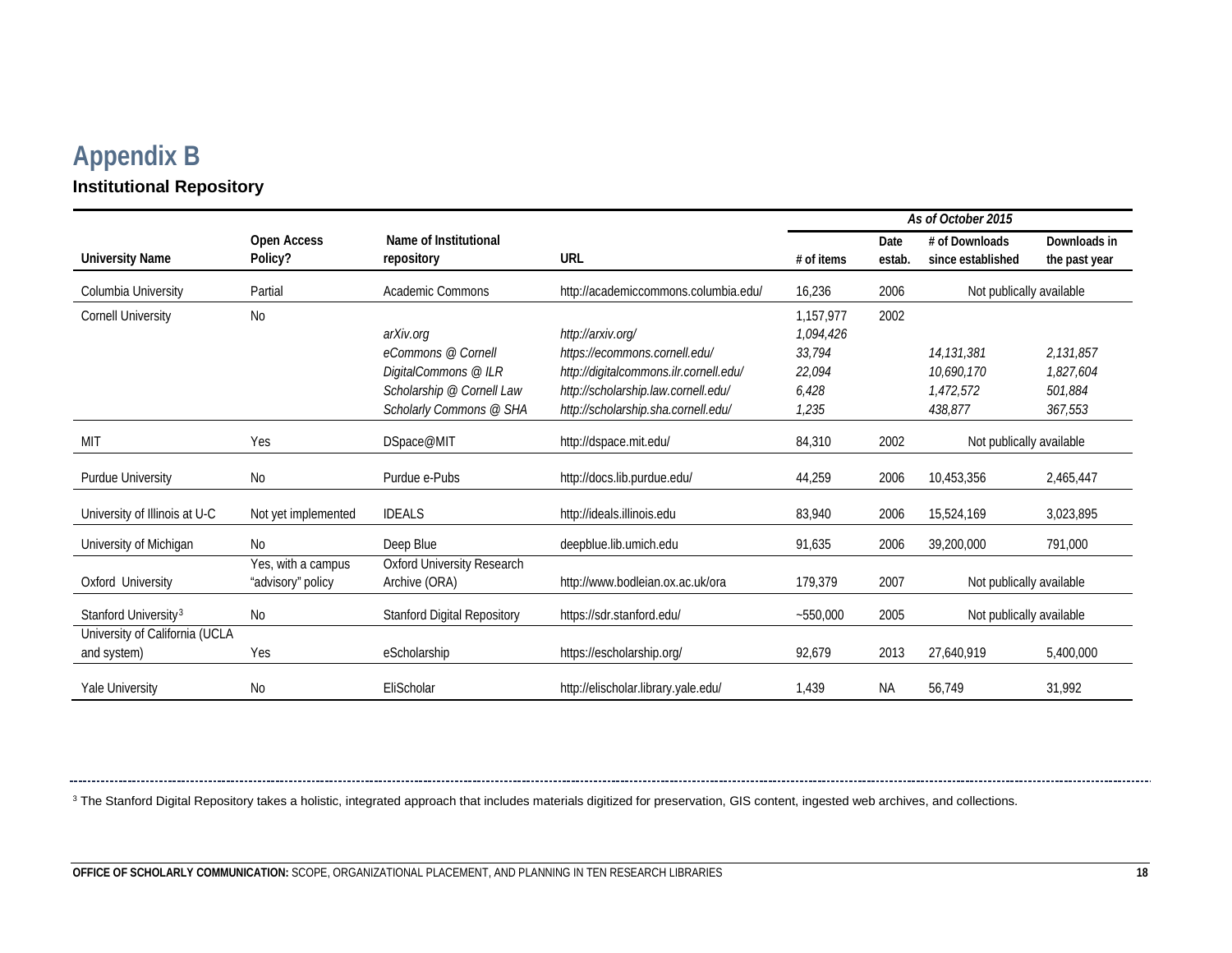# **Appendix C**

# **Interview questions**

### *For library directors*

- 1. Tell us about the organizational placement of the Office of Scholarly Communication in your institution.
- 2. At a high level, what is the vision for this office and what are your goals for it? Has the vision been constant since its establishment or has it been repointed over time?
- 3. What are the broad categories of activities included in the OSC?
- 4. How do you imagine the roles and responsibilities changing in the next couple of years?
- 5. Beyond staff directly part of the OSC team, are there others in the library who contribute expertise or support? What roles do they plan, and how much time do you estimate they contribute (5 of FTE)?

### *For directors of scholarly communications*

- 1. What is the mission of your Office of Scholarly Communication?
- 2. Do you have a formal Open Access Policy on your campus? If so, does that policy include rights retention by the institution? Is the policy campus wide, or is it on a school-by-school basis? How many policies has your institution implemented?
- 3. Does your OSC have articulated strategic goals and specific objectives? If so, how do you measure your success against the goals?
- 4. How many staff are in the OSC? Titles?
- 5. What is your OSC's budget?
- 6. What percentage of the OSC's funding comes from the library budget? What percentage from other sources? What are those sources?
- 7. How many publications are in the repository?
- 8. What is the level of usage, measured by the number of downloads? Have you calculated the cost per download? What is that figure?
- 9. Can you describe the users by rough categories? Domestic scholars, International scholars, etc.?
- 10. Have you conducted an assessment of the OSC? Internal study? External study?
- 11. What plans do you have for changes, expansion, or reduction in the next couple of years?